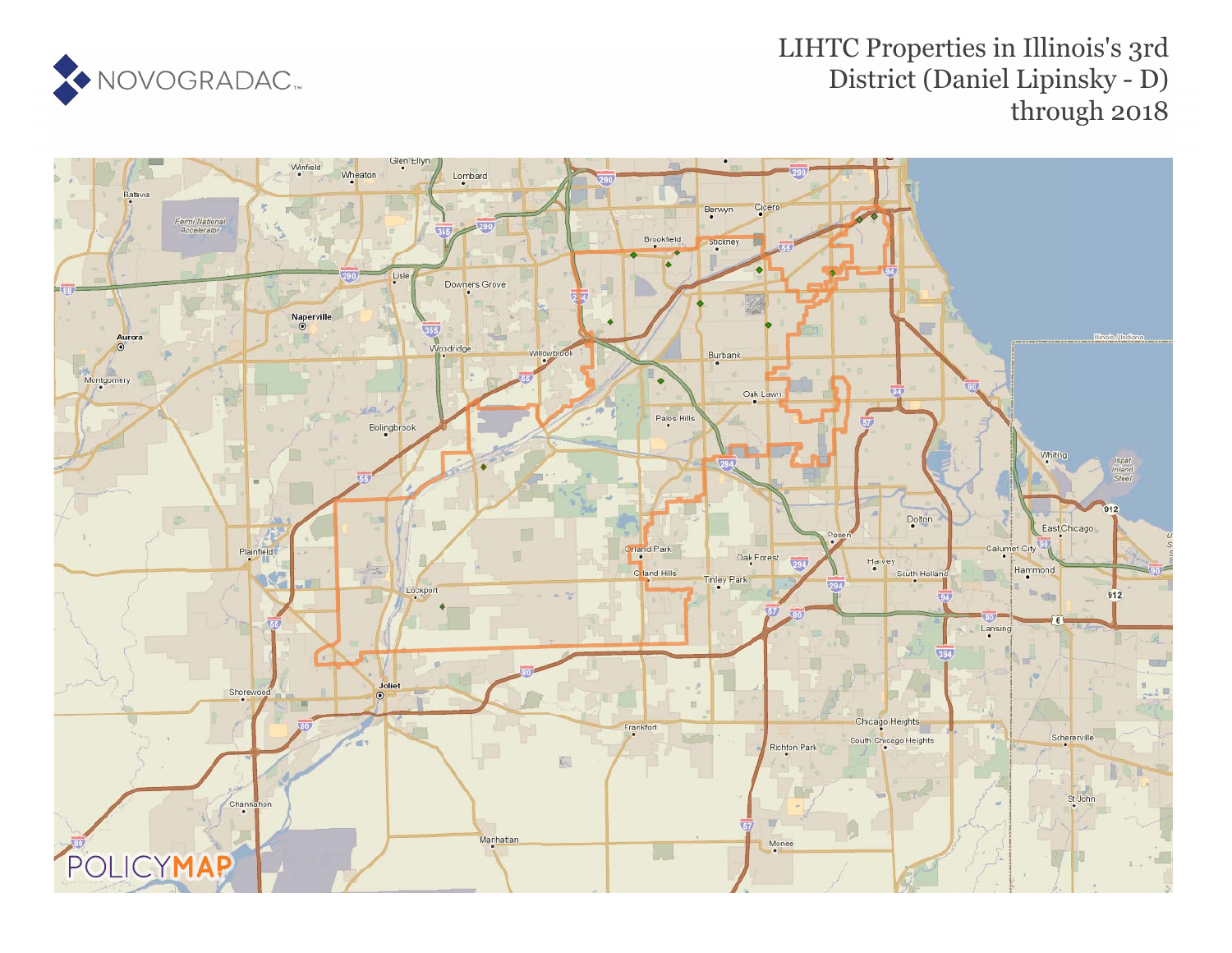## LIHTC Properties in Illinois's 3rd District Through 2018

| <b>Project Name</b>                                                    | <b>Address</b>                                       | City             | <b>State</b> | <b>Zip Code</b> | Nonprofit<br><b>Sponsor</b> | <b>Allocation</b><br><b>Year</b> | <b>Annual</b><br><b>Allocated</b><br><b>Amount</b> | <b>Year Placed</b><br>in Service | <b>Construction Type</b>              | <b>Total</b><br><b>Units</b> | Low<br><b>Income</b><br><b>Units</b> | <b>Rent or</b><br><b>Income</b><br><b>Ceiling</b> | <b>Credit</b><br><b>Percentage</b>          | Tax-<br><b>Exempt</b><br><b>Bond</b> | <b>HUD Multi-</b><br>Family<br><b>Financing/Rental</b><br><b>Assistance</b> |
|------------------------------------------------------------------------|------------------------------------------------------|------------------|--------------|-----------------|-----------------------------|----------------------------------|----------------------------------------------------|----------------------------------|---------------------------------------|------------------------------|--------------------------------------|---------------------------------------------------|---------------------------------------------|--------------------------------------|-----------------------------------------------------------------------------|
| <b>LYONS SENIOR APTS</b>                                               | 8323 44TH ST                                         | <b>LYONS</b>     | IL           | 60534           | No                          | 1994                             | \$367,256                                          | 1996                             | <b>New Construction</b>               | 50                           | 50                                   | 50% AMGI                                          | <b>Both 30%</b><br>and 70%<br>present value | No                                   |                                                                             |
| <b>LEMONT SENIOR</b><br><b>HOUSING</b>                                 | 807 TALCOTT<br>AVE                                   | <b>LEMONT</b>    | IL           | 60439           | No                          | 1998                             | \$316,994                                          | 2000                             | <b>New Construction</b>               | 43                           | 43                                   | 50% AMGI                                          | <b>Both 30%</b><br>and 70%<br>present value | No                                   |                                                                             |
| <b>LOCKPORT SENIOR</b><br><b>HOUSING</b>                               | 1300 E<br><b>DIVISION ST</b>                         | <b>LOCKPORT</b>  | IL           | 60441           | No                          | 1999                             | \$313,273                                          | 2001                             | <b>New Construction</b>               | 50                           | 50                                   | 60% AMGI                                          | <b>Both 30%</b><br>and 70%<br>present value | No                                   |                                                                             |
| OAKS OF WILLOW<br><b>HILL</b>                                          | 8711 S 87TH TER JUSTICE                              |                  | IL           | 60458           | No                          | 2002                             | \$502,244                                          | 2003                             | Acquisition and Rehab 264             |                              | 263                                  | 60% AMGI                                          | <b>Both 30%</b><br>and 70%<br>present value | No                                   |                                                                             |
| RIVERWALK SENIOR<br><b>APTS</b>                                        | <b>8019 OGDEN</b><br>AVE                             | <b>LYONS</b>     | IL           | 60534           | No                          | 2001                             | \$896,528                                          | 2003                             | <b>New Construction</b>               | 120                          | 120                                  | 60% AMGI                                          | <b>Both 30%</b><br>and 70%<br>present value | No                                   |                                                                             |
| <b>SENIOR SUITES AT</b><br><b>MIDWAY VILLAGE</b>                       | $6800$ S KEATING $_{\rm CHICAGO}$<br>AVE             |                  | IL           | 60629           | No                          | 2012                             | \$1,371,287                                        | 2013                             | New Construction                      | 89                           | $\bf{0}$                             | 60% AMGI                                          | 70 % present $\,$ No $\,$<br>value          |                                      | No                                                                          |
| <b>MIDWAY POINTE</b><br><b>SENIOR RESIDENCES</b>                       | 5011 W. 47TH<br><b>STREET</b>                        | CHICAGO          | IL           | 60638           | No                          | 2017                             | \$0                                                | 2017                             | <b>New Construction</b>               | 95                           | 85                                   | 60% AMGI                                          | 70 % present<br>value                       |                                      | No                                                                          |
| COUNTRYSIDE SENIOR $\,$ 6404 JOLIET RD $\,$ COUNTRYSIDE<br><b>APTS</b> |                                                      |                  | IL           | 60525           | No                          | 2008                             | \$1,018,285                                        | 2010                             | <b>New Construction</b>               | 70                           | 70                                   | 60% AMGI                                          | 70 % present $\,$ No $\,$<br>value          |                                      |                                                                             |
| <b>LAGRANGE PSH</b>                                                    | 9601 W OGDEN<br><b>AVENUE</b>                        | ${\rm LAGRANGE}$ | IL           | 60525-3137      |                             | 2015                             | \$361,107                                          | 2018                             | Both New Construction 20<br>and $A/R$ |                              | 20                                   | 60% AMGI                                          | 70 % present<br>value                       |                                      | Yes                                                                         |
| <b>SENIOR SUTIES OF</b><br><b>GARFIELD RIDGE</b>                       | 5839 S HARLEM<br>AVE                                 | CHICAGO          | IL           | 60638           | $\mathbf{N}\mathbf{o}$      | 1999                             | \$616,949                                          | 2000                             | <b>New Construction</b>               | 87                           | $\bf{0}$                             | 60% AMGI                                          | $70\,\%$ present $\,$ No value              |                                      | $\mathbf{N}\mathbf{o}$                                                      |
| <b>SENIOR SUITES OF</b><br><b>NEW CITY</b>                             | 4845 S<br>WESTERN BLVD CHICAGO                       |                  | IL           | 60609           | No                          | 2001                             | \$845,652                                          | 2003                             | <b>New Construction</b>               | 110                          | $\bf{0}$                             | 60% AMGI                                          | 70 % present No<br>value                    |                                      | No                                                                          |
| <b>SENIOR SUITES</b><br><b>BRIDGEPORT</b>                              | <b>2825 SOUTH</b><br><b>HALSTED</b><br><b>STREET</b> | <b>CHICAGO</b>   | IL           | 60608           | No                          | 2005                             | \$373,619                                          | 2005                             | <b>New Construction</b>               | 85                           | 85                                   | 60% AMGI                                          | $70\,\%$ present $\,$ No value              |                                      | $\mathbf{N}\mathbf{o}$                                                      |
| ARCHER AVE. SENIOR 2928 S. ARCHER CHICAGO<br><b>RESIDENCES</b>         | AVE.                                                 |                  | IL           | 60608           | $\mathbf{N}\mathbf{o}$      | 2005                             | \$668,363                                          | 2007                             | <b>New Construction</b>               | 55                           | 55                                   | 60% AMGI                                          | $70\,\%$ present $\,$ No value              |                                      | No                                                                          |